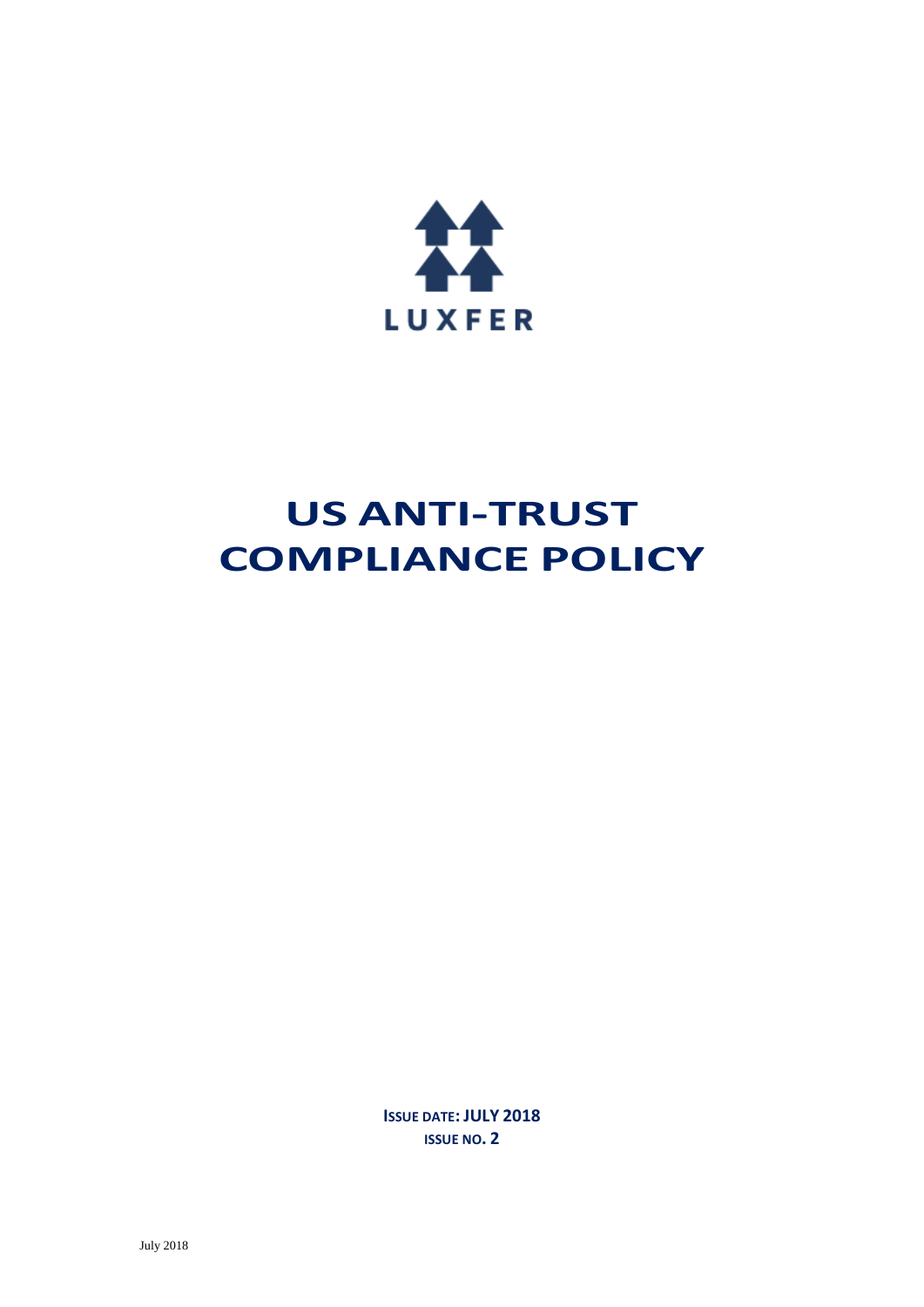#### **Luxfer Antitrust Compliance Policy – United States of America**

#### **"WE WILL COMPETE VIGOROUSLY WITHIN LEGAL BOUNDS"**

Luxfer Holdings PLC and its subsidiary companies ("Luxfer") requires full compliance with the antitrust and competition laws of the United States and other jurisdictions. Every Luxfer employee whose duties involve relations with competitors, customers, or suppliers must be aware and abide by the company's antitrust obligations. Antitrust rules are complex, and therefore employees should **seek legal specialist advice whenever, based on this document, Luxfer employees have concerns that Luxfer business activities could raise antitrust issues.**

These general guidelines focus on U.S. antitrust laws, but you should bear in mind that competition laws exist in many other countries where Luxfer companies do business.

A separate version of Luxfer's antitrust compliance policy has been drafted to cover pricing and other trading practices in the United Kingdom and European Union.

It is impractical to provide a version of the policy for every jurisdiction, but the principles behind all antitrust and competition laws are similar. It is Luxfer policy that all business units should comply with relevant competition or antitrust laws in whichever territory they trade.

Antitrust laws, such as the Sherman Act in the United States, prohibit agreements between competitorsthat may restrain competition. **Price fixing, customer allocation, bid rigging, and other agreements that eliminate competition between two or more parties without any legitimate justification are the most serious antitrust violations, and can result in criminal, as well as civil, penalties.** Luxfer policy requires that each Luxfer company independently determine the terms on which it will do business and prohibits making any such agreement with a competitor. There may be limited situations in which Luxfer companies have legitimate reasons to exchange internal information with competing companies. However, as a matter of principle, without prior approval by Luxfer's General Counsel, **Luxfer employees should refrain from exchanging (providing to or receiving from) any internal or commercially sensitive information with competing companies**, as it may be perceived to lessen competition between Luxfer companies and their competitors.

Other arrangements with competitors generally are lawful, such as most types of **joint ventures**, **benchmarking**, **participation in trade associations**, and **joint lobbying**. However, given the risks involved in cooperative activities with competitors under the competition laws of the United States, it is Luxfer policy that management and counsel be involved at the outset in reviewing such arrangements.

The antitrust laws also prohibit certain kinds of agreements with customers. These can include **exclusive dealing** arrangements, **tying**, **exclusive distributorships** and **resale price agreements**. The legality of these sorts of agreements, however, is highly fact specific. An agreement that is lawful in one context may be unlawful in another, depending upon the facts at issue. Accordingly, it is Luxfer 's policy that no such agreement shall be entered into without first consulting Luxfer's General Counsel. **Price discrimination** rules are complex and price discrimination may be regarded as an unfair trade practice, so Luxfer's General Counsel should also be consulted when Luxfer companies consider offering different prices or promotional terms to customers that compete.

The antitrust laws in the United States also prohibit conduct that prevents others from competing if the conduct may help to create or maintain a **monopoly or dominant position** in a market. Accordingly, special consideration should be given to business activities in any market in which a Luxfer company enjoys a significant market position.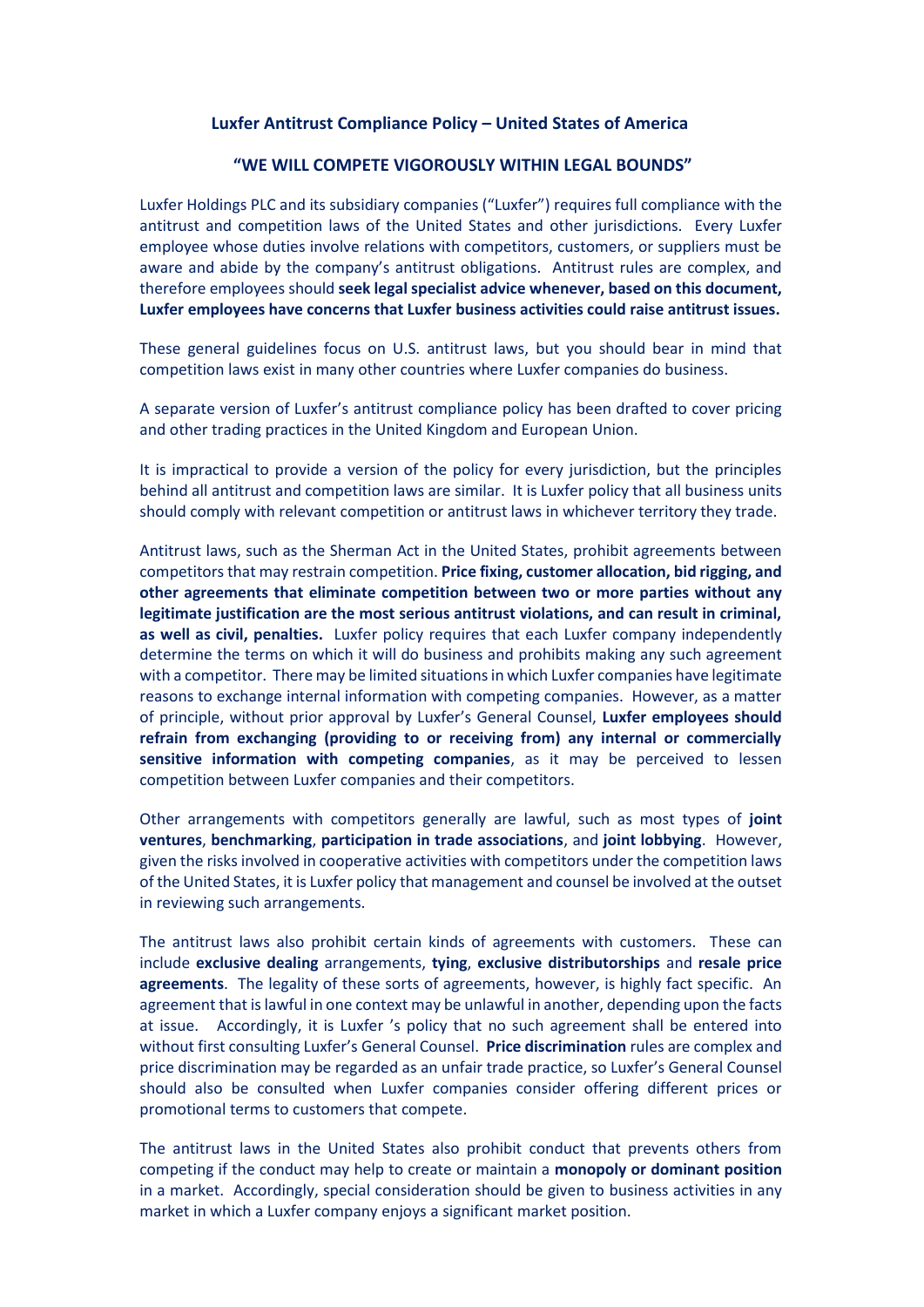Abiding by Luxfer's policy of complying with all antitrust laws is especially important because **the consequences of antitrust violations are severe**. The most serious violations may be prosecuted criminally, resulting in fines and, for individuals, jail time. Violations enforced civilly may result in large monetary penalties. Even being investigated for potential violations can result in the incurrence of significant costs, distraction from business operations and damage to our business reputation. All employees should be aware that any infringements of the procedures and guidelines in this policy will be viewed very seriously and will be regarded as a disciplinary matter which may well affect your career prospects. As an employee of a Luxfer company you have a personal responsibility.

*Whether a practice may infringe competition rules will usually depend on an analysis of the particular market conditions in which the business is operating. Consequently, while some general guidelines are set out in this policy, there will often be circumstances where the situation will require further analysis and advice. Initial advice may be sought from Luxfer's General Counsel.*

#### **RESPONSIBILITY FOR THIS POLICY**

The CEO has overall responsibility for the effective operation of this policy.

The executive leadership team (ELT) will review this policy annually and make any changes required to ensure it covers all applicable legal, regulatory and ethical obligations.

Managing directors of the Luxfer business units have day-to-day responsibility for implementing this policy and have a specific responsibility to set an appropriate standard of behaviour, to lead by example and to ensure that those they manage adhere to this policy and promote the aims and objectives of Luxfer with regard to compliance with antitrust and competition laws.

*……………………………………………………..*

**Alok Maskara Chief Executive Officer Luxfer Holdings PLC**

July 2018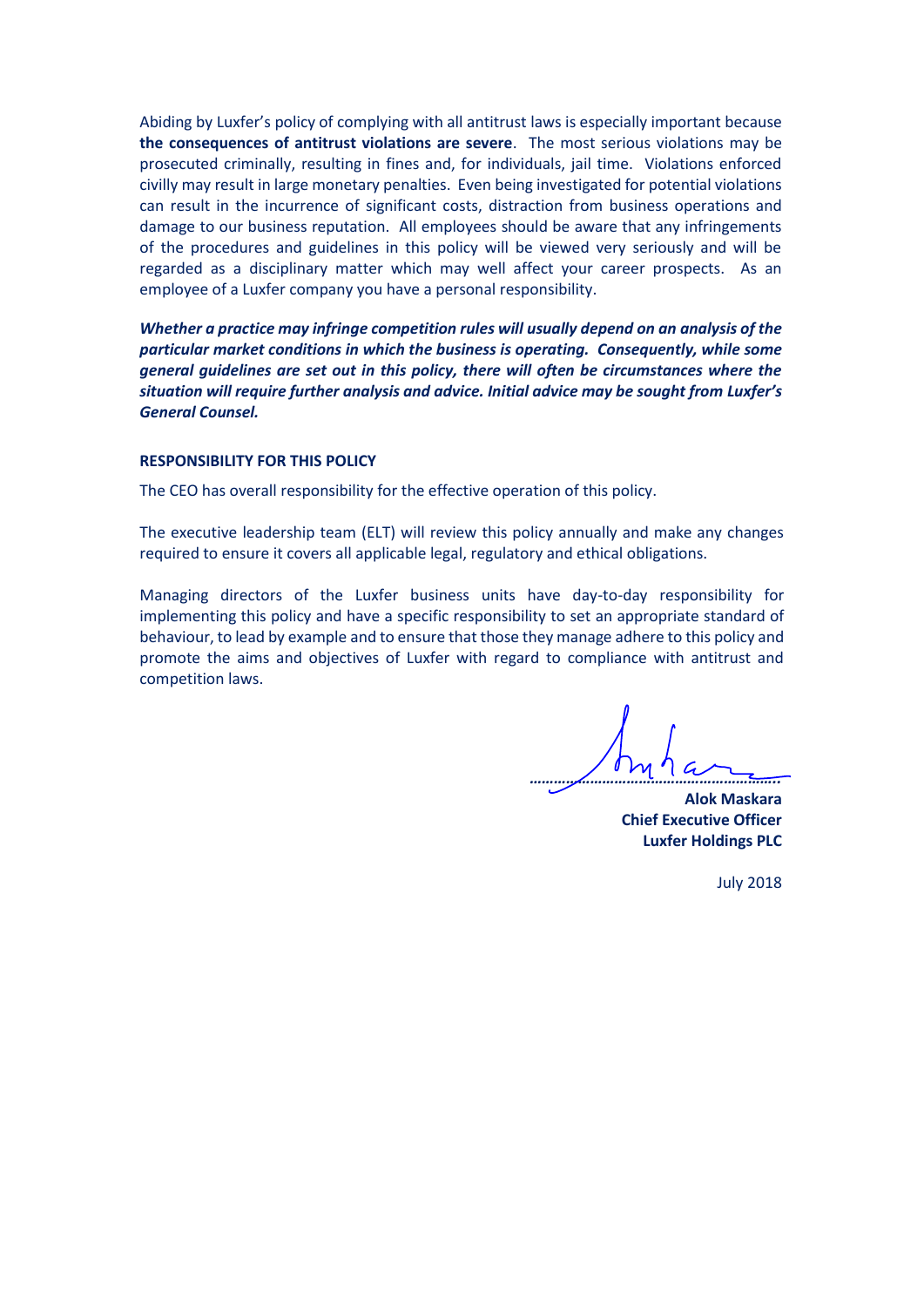## **ANTITRUST LAWS**

## **I. INTRODUCTION**

#### **A. The Importance of the Antitrust Laws**

The antitrust laws of the United States are designed to ensure a competitive free market system. They are premised on the economic principle that competition among firms is good for consumers and the economy. Competition creates pressure on firms to operate efficiently, innovate, expand consumer choice and, in general, encourages lower prices. To ensure and preserve competition, the United States has outlawed certain anticompetitive practices through the passage and enforcement of antitrust laws.

## **B. The Consequences of Antitrust Violations**

The penalties and consequences for violating the antitrust laws can be severe. For example, certain violations of the Sherman Act, which is the principal antitrust law in the United States, are criminal felonies. Individuals may be imprisoned for up to ten years, and prosecutors almost always seek and courts almost always impose prison sentences on convicted individuals. Very significant fines may be levied against both business entities (up to \$100 million) and individuals (up to \$1 million) for each violation.

Civil sanctions for antitrust violations also are severe. Under U.S. law, persons injured because of antitrust violations may recover three times their actual damages plus their costs and lawyers' fees. In the U.S., private antitrust class actions often are brought on behalf of large groups of complainants, which of course can enormously increase the scope of possible damages and fees. Antitrust litigation anywhere can be very costly for a company, not only because of the time required of employees and lawyers to defend such claims, but also because of the disruption to the day-to-day conduct of a company's business and damage to the reputation of the company and its industry.

# **C. Luxfer's Antitrust Policy**

As the antitrust laws are important to the world economy, so are they important to Luxfer. Strict adherence to the letter and spirit of the antitrust laws continues to be a fundamental Luxfer policy. This can only be achieved through the knowledgeable cooperation of our employees. Every Luxfer employee whose duties involve relations with competitors, customers, or suppliers must learn and discharge his antitrust responsibilities. This educational process begins with a thorough awareness of the following guidelines. All managerial personnel have the additional responsibility of assuring that those who work under their direction are fully conversant with these guidelines and with the obligation to seek the advice of counsel whenever the proper course of action is in doubt.

Of all the requirements of these guidelines, the need to seek legal counsel is perhaps the most important, for no set of written instructions can possibly address all the antitrust questions that arise in the ordinary course of business activities. Consultation with legal counsel is necessary even in highly developed antitrust jurisdictions, such as the U.S. and the EU, as antitrust analysis can be complex and the antitrust laws change over time, often reflecting courts' and agencies' recognition of refinements in economic understanding of competition. In less developed antitrust jurisdictions, enforcement policies are only now being developed, and the lack of a substantial body of court or agency decisions makes it just as important to review with counsel any conduct that Luxfer employees are concerned could violate the antitrust laws of those jurisdictions.

## **D. Compliance Procedures**

Part II below is intended to provide the basic "do's" and "don'ts" of antitrust to employees whose jobs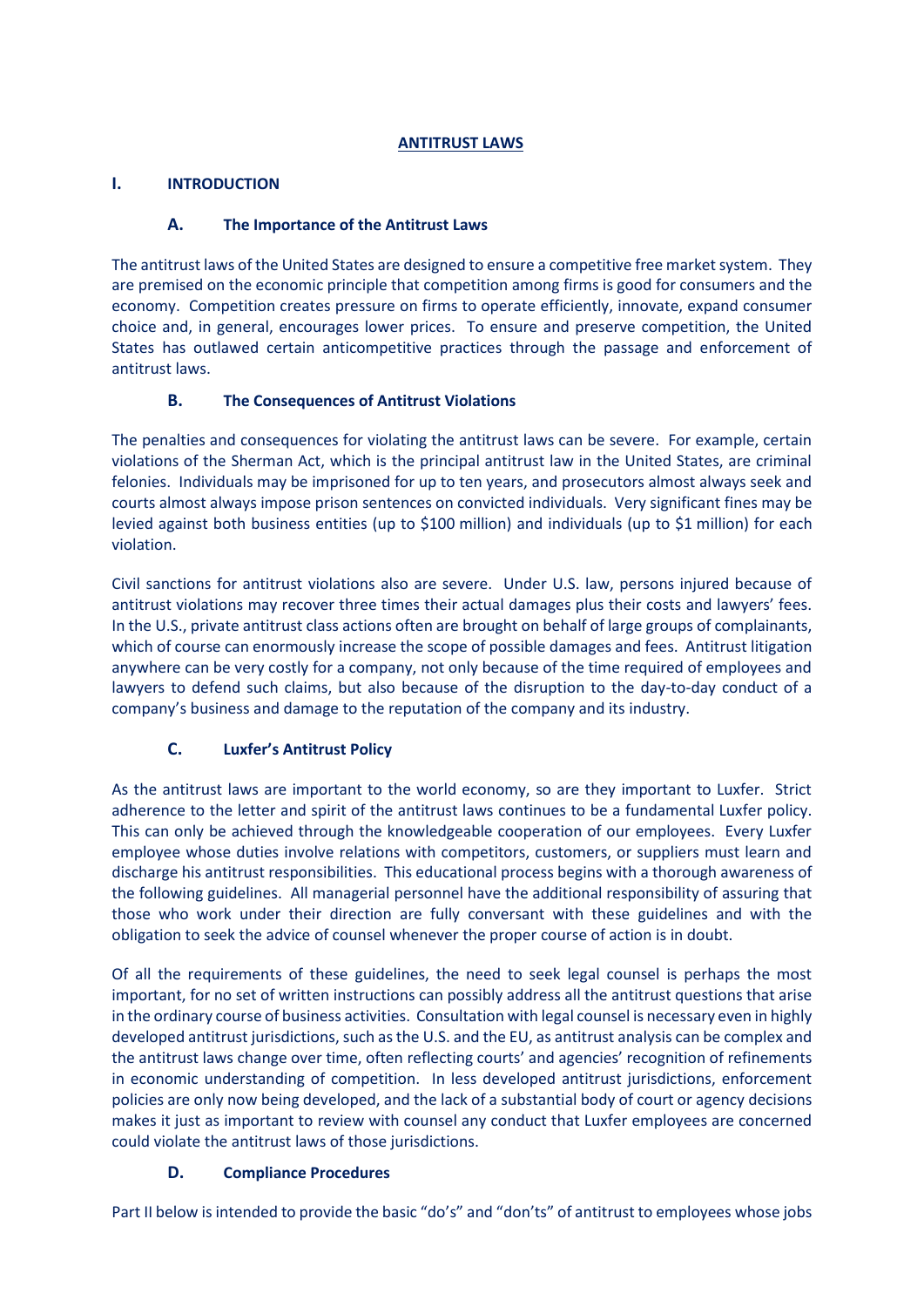bring them into contact with competitors, customers or suppliers. The objective of the guidelines is not to make every employee an antitrust expert. Rather it is to make employees aware of those situations where antitrust concerns are likely to be present. Armed with such knowledge, the employees can then seek specific legal guidance if they have any doubt as to what they should do, say, or write. The severe civil and criminal penalties for both the company and its employees underscore the importance of these procedures and guidelines. Suspected violations of the law or these guidelines must be promptly reported to Luxfer's General Counsel.

#### **II. GUIDELINES FOR ANTITRUST COMPLIANCE**

All fifty U.S. states and over one hundred countries have enacted some form of antitrust or competition law, most of which impose standards comparable to those of the U.S. federal laws and EU law.

These guidelines focus on the antitrust laws of the United States. The United States, like most countries, apply the antitrust laws to conduct that affects competition within the United States, regardless of whether the actual conduct takes place outside or inside the country's boundaries. Therefore, all conduct of Luxfer's business that may materially affect any markets or commerce within the United States may be subject to these guidelines, even conduct that takes place outside the U.S.

# **A. Relations With Competitors**

## **1. Agreements Restraining Trade**

The antitrust laws of all countries prohibit certain agreements that unreasonably restrain trade. Obviously, any commercial agreement restrains trade to some extent. For example, an ordinary supply agreement means that the seller cannot supply the same committed goods to other buyers and the buyer cannot purchase that portion of his needs from other suppliers. Such incidental restraints generally are considered reasonable and lawful. It is only unreasonable restraints of trade those more anticompetitive than procompetitive—that are forbidden.

Most business arrangements are lawful unless on balance they harm competition more than promote it. This is referred to in U.S. antitrust law as the "rule of reason." Analogous provisions exist in the competition laws of other jurisdictions. However, **the courts of the U.S. and of other jurisdictions have found that certain agreements between competitors are inherently unreasonable and therefore are always, or "per se," illegal, without regard to their actual economic effect or the intent of the parties**. The classic example is price fixing, an agreement between competitors on the price to be charged to others for goods or services. Price fixing is almost always anticompetitive. Therefore, regardless of the reasonableness of the price agreed, antitrust law simply outlaws all such agreements. Other examples of agreements that always are unlawful are agreements among competitors to set other terms of sale, to limit production, to divide customers or markets, or to bid or not bid. Per se illegal categories of conduct may be prosecuted criminally, while those analysed under the rule of reason generally are addressed in civil enforcement actions only.

## **2. The Meaning of "Agreement"**

It is not necessary to have a written or formal agreement for there to be an antitrust violation. Agreements can be oral and informal, or even inferred from a course of conduct in the absence of any express undertaking or commitment. Therefore, as a matter of prudence, **subjects that cannot lawfully be agreed upon by competitors should not even be the subject of discussions**, information exchanges, or other communications with them. If such communications are followed by parallel action, a court or jury may find there was an illegal agreement even in the face of honest testimony by the participants that they did not intend any agreement or commitment.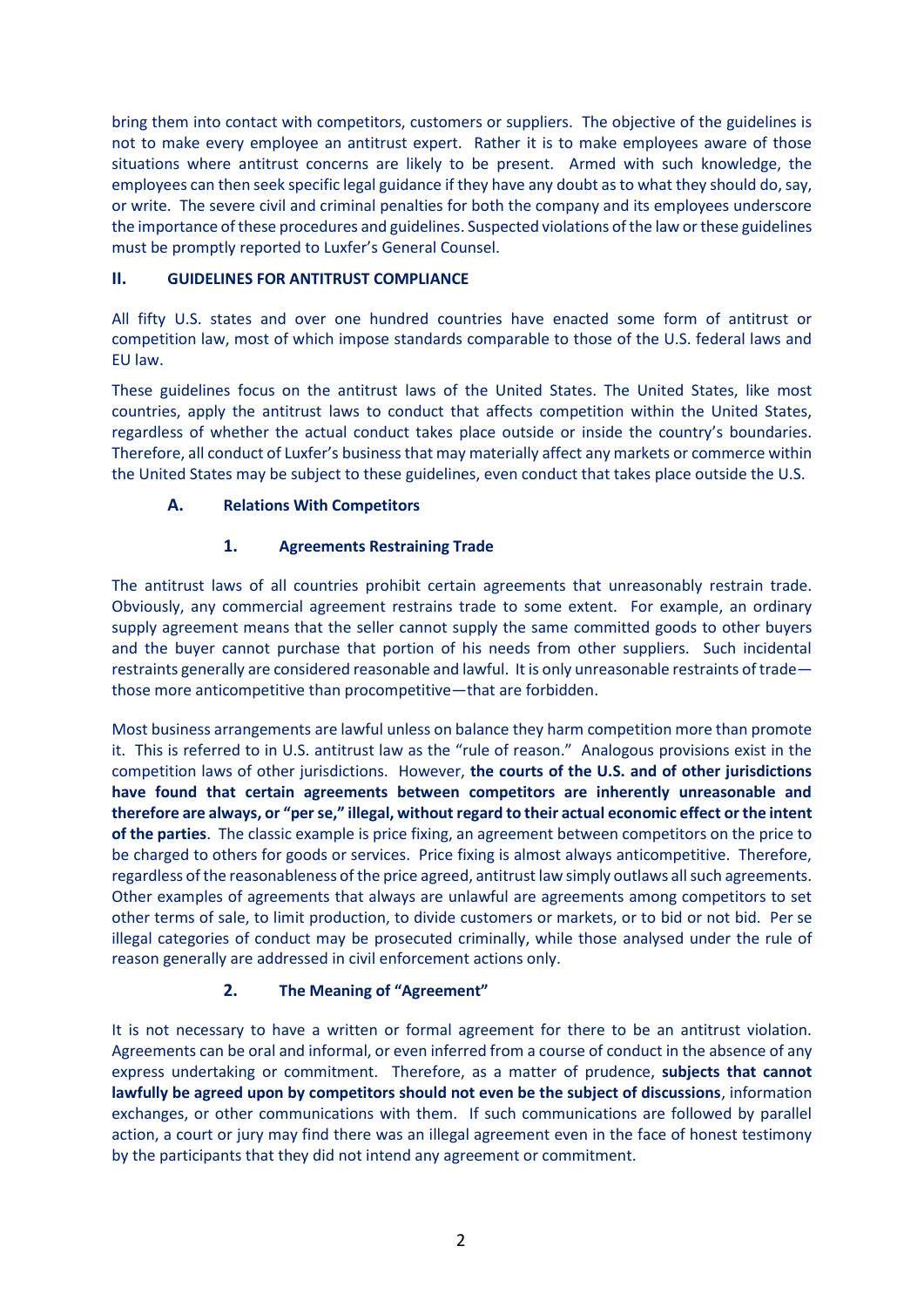#### **3. Forbidden Communications With Competitors**

Luxfer employees must avoid information exchanges or other communications with competitors on sensitive competitive matters. These include:

#### **(a) Prices:**

Our employees must not enter into any agreement, discussion or other communication with a competitor concerning prices, discounts, credit terms, promotions or other terms or conditions on which either sells. We do desire to learn as much as we lawfully can about our competitors' current prices and other competitive conduct so that we can always be competitive in the marketplace. However, **this information is not to be obtained through communications with competitors** but, instead, from such sources as published price lists, surveys of posted or advertised prices, and buyers in receipt of competitive offers.

Given the nature of the industries in which we compete, there may be instances in which a competitor is a customer or supplier of Luxfer. In such circumstances, it is necessary to discuss and to agree upon the prices and other terms of individual transactions between Luxfer and its supplier or customer. However, these relationships, or the information that they generate, cannot be used to reach unlawful agreements with competitors.

If a price list or other price information is received from a competitor not incident to a supply negotiation and in a situation not previously approved, the matter should promptly be brought to the attention of management and counsel.

#### **(b) Agreements Allocating Customers or Sales Territories:**

Agreements with competitors to divide geographic markets or territories, allocate sales according to customers or products, control or limit production, suppress new technology, or limit quality are illegal. Each directly reduces competition. These agreements among competitors are treated the same way as price fixing – subject to criminal prosecution. There should be no direct or indirect communications of any kind between any Luxfer company and its competitors regarding these matters.

#### **(c) Joint Refusals to Deal (Boycott)**

An agreement between two or more competitors not to do business with a particular buyer or seller may be an unlawful boycott. Businesses are free under the antitrust laws to choose with whom they will do business—to choose their customers or suppliers—if that choice is made wholly independently of competitors. An agreement between competitors to boycott suppliers or customers to discourage them from doing business with a competitor can be a violation, even if the reason for the boycott seems to have a noble purpose.

Any discussion with competitors about not dealing with a particular customer or firm may give rise to an inference of collusion. If you receive such a communication from a competitor, you should respond that Luxfer's policy forbids such discussions and you should end the communication. You should immediately report the communication to your manager.

#### **(d) Information Exchanges:**

Although there may be legitimate reasons for Luxfer to provide information on its business to other companies, exchanging competitive information with competitors may suggest the existence of an anticompetitive agreement or itself lessen competition. Before exchanging information relevant to competition with a competitor, management and counsel must be consulted. Similarly, Luxfer's participation in benchmarking exercises with competitors may also raise competitive concerns and, as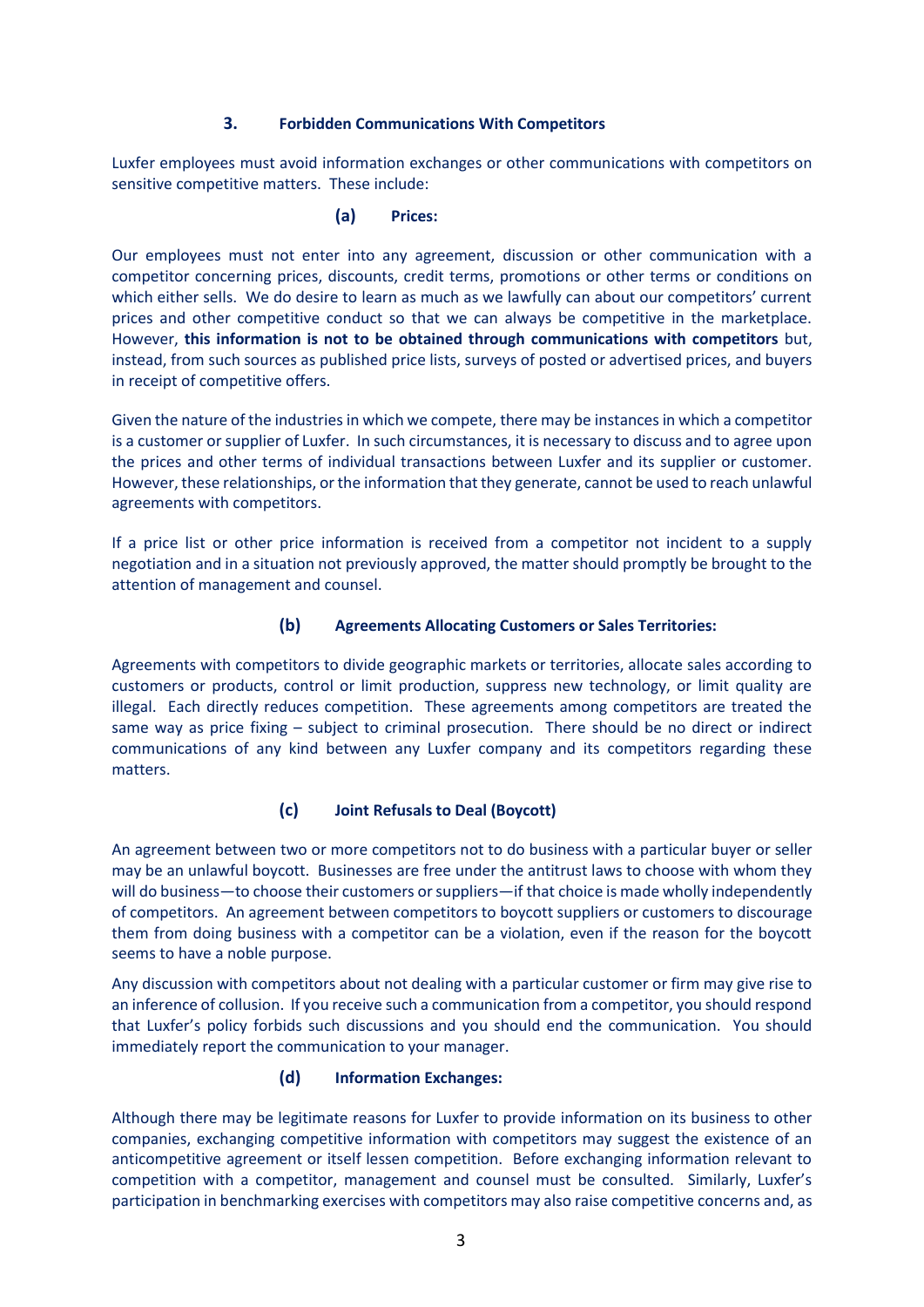discussed more fully below, should not be undertaken without prior approval by management and counsel.

**In summary, prices, production decisions, areas and classes of trade to be served, and the persons with whom and the terms on which business is to be conducted are all matters to be decided upon by Luxfer unilaterally, without agreement or communication with our competitors.**

#### **4. Permissible Communications With Competitors**

In addition to communications relating to Luxfer's sales to or purchase of products from competitors, there are many other perfectly lawful relationships that may give rise to communications between competitors. These include:

## **(a) Trade Association Activities:**

Trade Associations, including professional societies, have valuable and lawful functions, such as lobbying, collection and dissemination of certain data, and establishment of technical standards. Because these organizations often bring together representatives of competitors, special care must be taken by associational participants to avoid discussions or other conduct that might be misinterpreted. The activities of the association must be strictly limited to its lawful purposes. They must not become the occasion, whether in formal meetings or other conversations, for discussions of prices or any other subject that must be reserved for the independent determination of each competitor. Indeed, it is not uncommon for counsel to attend trade association meetings involving competitors to ensure that no inappropriate conversations occur.

Other trade association activities that may raise potential antitrust issues include: membership standards for companies desiring to participate in the association or any of its activities; the establishment of product standards or certification; joint research programs or any other activities requiring the exchange of confidential or proprietary information; the development of "codes of ethics" or other activities seeking to restrict "unfair," "unethical," or "deceptive" practices; and the gathering and dissemination of "competitively" sensitive data. Although such practices usually are lawful, the purpose of these activities should not include attempting to interfere with competition or to discriminate against a particular competitor.

## **(b) Lobbying Activities:**

It is a lawful and indeed fundamental part of the governmental process in most democracies for those who are governed, including competitors, to join together to seek to influence governmental action whether legislative, executive or judicial. Acting honestly and in good faith, competitors may jointly seek governmental action or inaction, even if such action or inaction would restrain the commercial activities of others. Of course, care must be taken that lobbying activities do not become the occasion for communications with competitors on improper subjects such as the companies' individual business decisions.

## **(c) Benchmarking:**

Comparison of "best practices" can advance a company's business activities and thus be a legitimate activity even when it is done among competitors. However, benchmarking also presents an opportunity for anticompetitive abuse. Given the similarity between benchmarking of the legitimate variety and that which poses antitrust issues, Luxfer employees who desire to participate in benchmarking exercises should secure legal review.

#### **(d) Terminating Improper Discussions**

In a variety of settings, a competitor's representative may attempt to initiate an improper discussion concerning prices or some other forbidden subject. In that event, you must state immediately that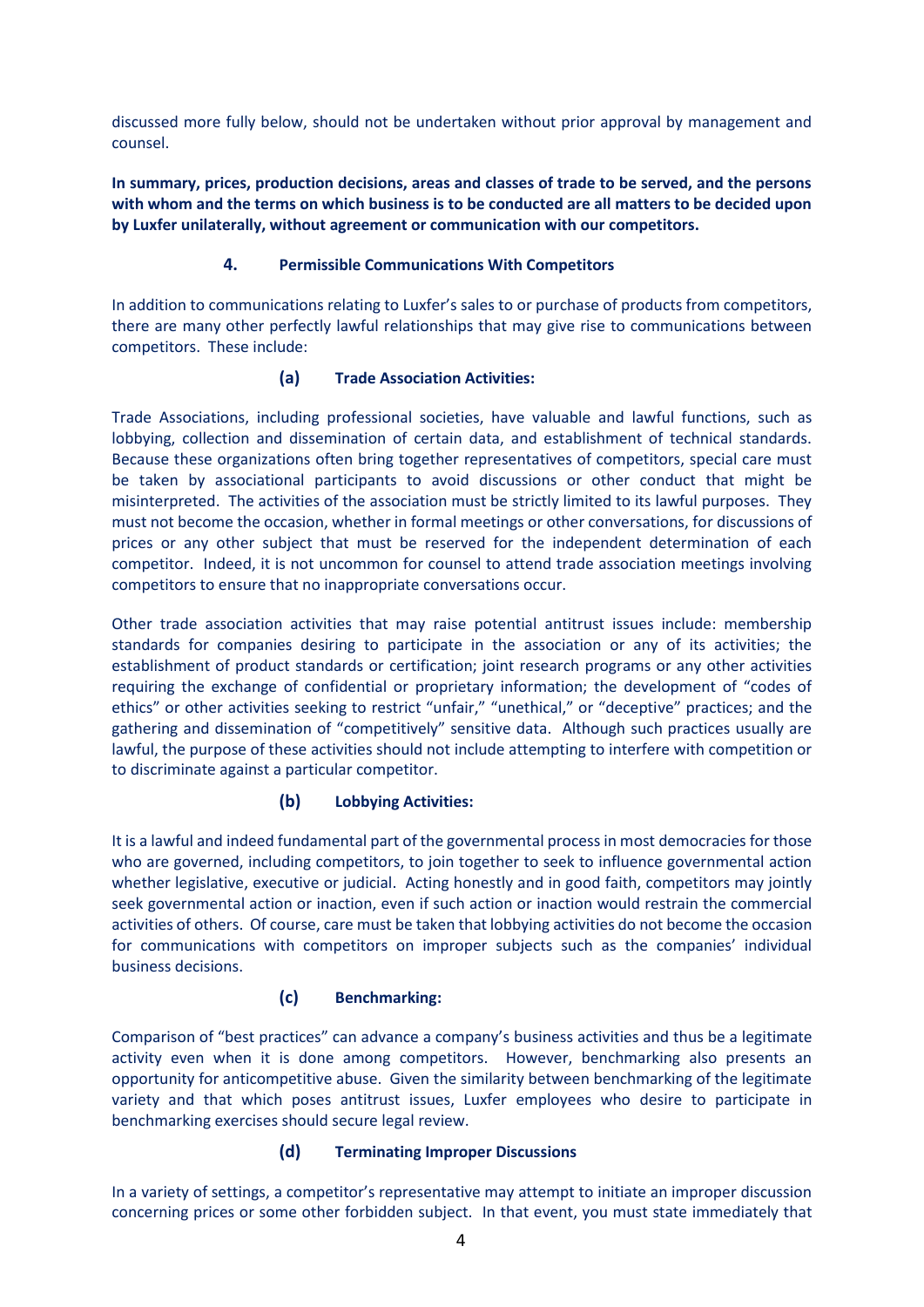you cannot participate in the discussion. If the discussion continues, you must depart from the person or group involved. It is not enough to do or say nothing; even your silent participation might later be characterized as assent. In all such cases, you must report the matter as soon as possible to your manager.

## **(e) Joint Operations**

Joint operations or "joint ventures" describes a great variety of cooperative business activities that can legitimately be undertaken by competitors. As noted above, many forms of cooperation among competitors are illegal and must be scrupulously avoided, such as price fixing and market division. But many joint operations in the United States are perfectly lawful under U.S. antitrust laws under the "rule of reason" because they promote competition more than prevent competition.

Given the inherent sensitivity of cooperative business activities among competitors, each proposal for such an arrangement must be submitted to Luxfer's management and reviewed with counsel, except in cases clearly covered by prior advice. Such cooperative activities include both specific business ventures and any proposal to exchange data with competitors as part of considering such activities.

# **B. Relations With Customers**

Antitrust issues may arise in Luxfer's relations with those customers, whether distributors or retailers, who purchase our products for resale to others. Our antitrust responsibilities derive in large part from the status of these customers as independent businesses. In particular, we must observe the following rules:

# **1. Territorial and Customer Restrictions**

Restrictions on the geographic areas or industry sectors within which, or the persons to whom, our products may be resold can potentially raise substantial antitrust questions.

Generally, a manufacturer may sell exclusively through selected dealers and distributors in designated territories. In certain instances, however, it may be unlawful to prevent dealers or distributors from selling outside their assigned territories. Whether territorial restrictions are lawful depends on the legitimacy of the business purpose involved and the extent to which the restriction lessens competition. Any decision to adopt territorial restrictions should be reviewed by counsel.

Limiting dealers or distributors to sales to certain customers is governed by the same rules as territorial restrictions. Generally, a manufacturer may sell exclusively to certain customers through selected distributors. It is permissible to select distributors who specialize in selling to certain types of customers and to assign them those customers as their primary areas of responsibility. Such restrictions are judged on a case-by-case basis depending on the reasonableness of their effect on competition. You should consult with counsel before establishing such restrictions.

# **2. Exclusive Dealing or Requirements Contracts**

It can be unlawful for a seller to prohibit a purchaser from selling a competitor's products if the effect is to foreclose a substantial part of the market to those competitors. Similarly, long-term contracts under which a purchaser agrees to buy all or a substantial portion of its requirements from a single seller may be unlawful, again depending on the extent of the market that is foreclosed to competitors. Although exclusive dealing and requirements contracts often are lawful, they can run afoul of the antitrust laws in certain instances in which they substantially inhibit competition. As a result, these situations should be discussed with Luxfer General counsel.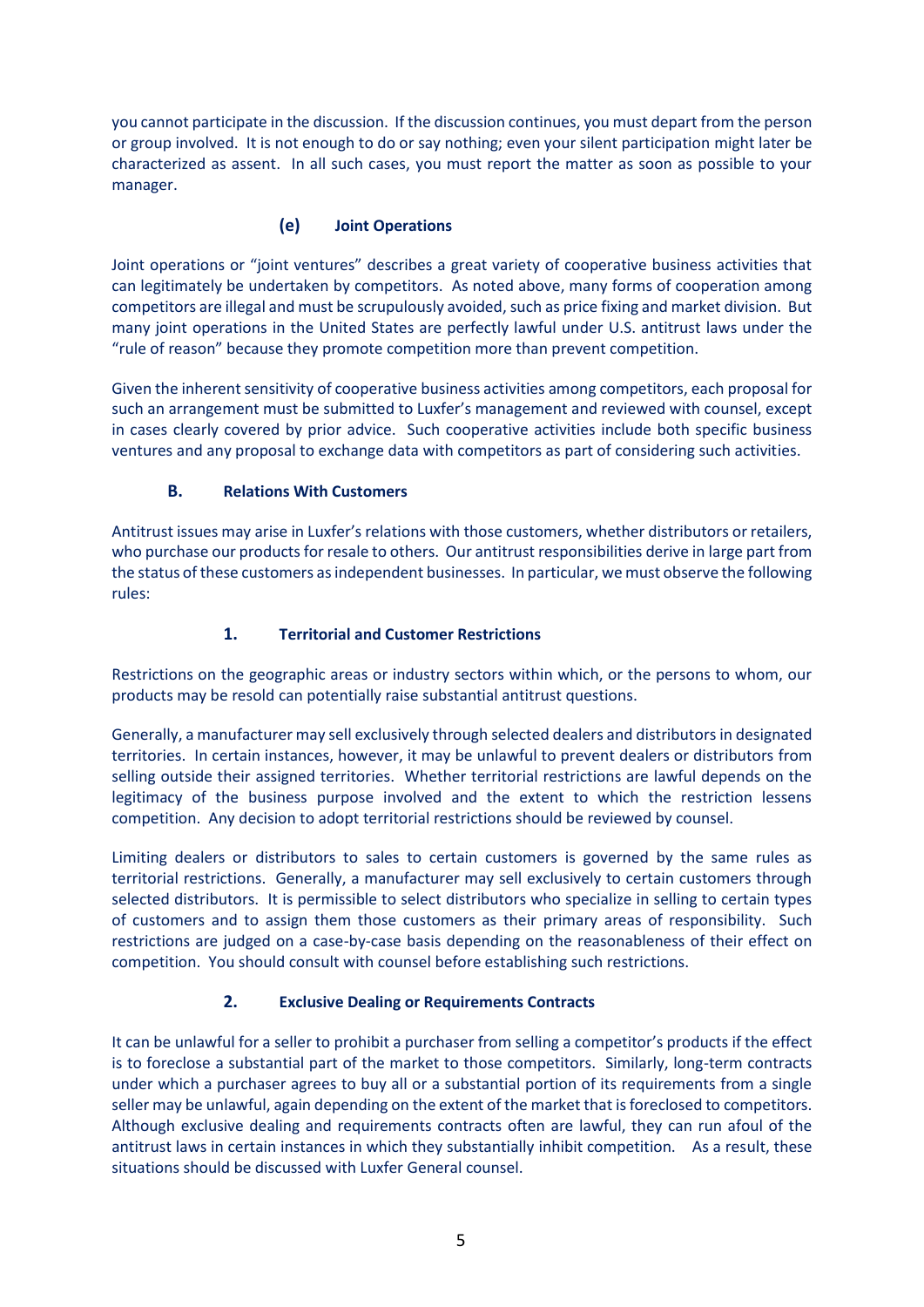## **3. Refusals to Deal**

A decision not to deal with a new customer is lawful if it is unilateral (i.e., a decision made only by Luxfer) and not the result of an agreement with your competitors or the competitors of the prospective customer. If the decision not to deal is made in consultation with others, it may be challenged as an unlawful boycott.

The same rules apply to decisions to terminate existing dealers or distributors. The termination of a dealer or distributor often results in the allegation that the termination was made in violation of antitrust laws. Care should be taken to make sure that there is not even the appearance that a termination is the result of consultations with other manufacturers, distributors or dealers. If you receive a request by a dealer or distributor to terminate another dealer or distributor, you should refer the request to counsel and not discuss it with the requestor or with anyone else outside the Company.

# **4. Tying Arrangements**

When a seller forces you to buy one product as a condition of purchasing a different product this is known as a "tie-in" sale. The product you desire is called a "tying product." The "tied" product is the product you are required to purchase with the desired product. While many tying agreements are lawful, others can be illegal.

The difference between an illegal tying agreement and a lawful package sale is the exercise by the seller of economic power in the market for the tying product to force the customer to buy the tied product. Package sales or requiring that certain items that were traditionally optional be made standard equipment, may be appropriate but should be cleared by counsel prior to implementation. Likewise, requiring dealers and distributors to purchase and sell a complete line of products may, in some instances, be illegal. Such requirements should also be reviewed by counsel before they are implemented or enforced.

# **5. Exclusive Distributorships**

In most situations, a supplier may agree with a distributor that it will not sell to any other distributor within a given area. Such exclusive distributorships are usually lawful if they do not contain further territorial or customer restrictions. However, none should be entered into without management approval and review by counsel.

# **6. Resale Pricing and Other Terms**

In certain circumstances, it may be unlawful for a supplier and customer to agree on the price at which the customer will resell the supplier's products, or the maximum or minimum price in the United States.

The U.S. federal law has changed in recent years, and resale price maintenance now is unlawful only where it harms competition; it is no longer per se illegal. However, in some U.S. states, it remains a per se violation for a supplier to agree with a customer on the customer's **minimum** resale price.

In some circumstances, it may be unlawful for a supplier and customer to agree on the latter's **maximum** resale price. The law's complexity requires that any proposal to adopt a suggested or mandated minimum or maximum resale price policy be reviewed by counsel.

# **7. Price and Promotional Discrimination**

The competition laws of many countries prohibit price discrimination where it has an adverse effect on competition. Laws differ in their approaches to determining whether conduct is harmful to competition and with regard to whether defences, such as "meeting competition" and "cost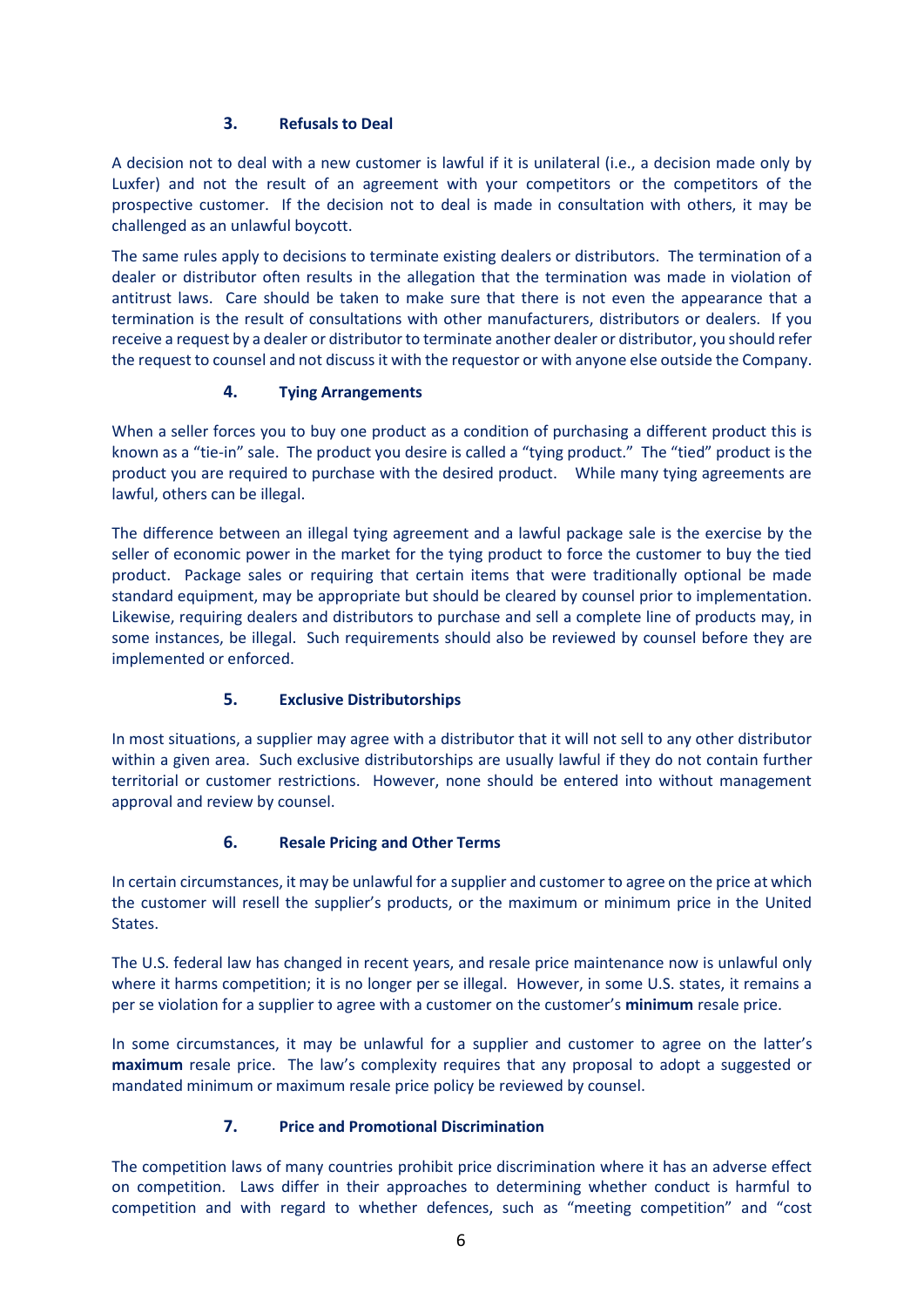justification," are recognized.

In the United States, the Robinson-Patman Act generally forbids Luxfer from charging to similarlysituated customers different prices for goods of "like grade and quality" if it the different prices may tend to harm competition between Luxfer and its own competitors or between Luxfer customers that compete. The Robinson-Patman Act likewise forbids discriminating between competing reseller customers in provision of promotional payments, services or facilities. Compliance with this complex statute requires adherence to the following rules:

## **(a) Discrimination Affecting Luxfer's Competitors:**

Although price differences may be called "discrimination" as to other suppliers, Luxfer may charge different prices to customers unless that price differential threatens injury to competition between Luxfer and competing suppliers, as in sales below cost, for example. As a practical matter, Luxfer avoids this risk through its practice of seeking fully remunerative prices for its products consistent with conditions in each market. We also rely on the statutory right to meet the reduced prices of our competitors, discussed more fully below.

# **(b) Discrimination Affecting Competing Customers:**

As to Luxfer's customers, charging different prices to competing customers may be unlawful if it harms competition between them. Luxfer avoids this risk through its practice of charging the same price to competing buyers of the same product except when the law permits a price difference due to cost savings to Luxfer or to meet the price offered by a competitor.

It can be a defense to a claim of price discrimination that the lower price was justified by lower costs. However, reliance on cost savings to justify special price allowances is relatively rare and requires detailed substantiation.

The Robinson-Patman Act allows charging a lower price to a customer if necessary to meet prices being offered by other suppliers. Luxfer representatives who recommend a price concession to "meet competition" should submit with their recommendation the most reliable evidence of the competitive offer that can be obtained, such as information about a competitive offer provided by the customer requesting a price concession. Of course, **our employees must not under any circumstances ask the competitor** involved what offer was made or what price it is charging the customer.

Any price concession may meet, but not exceed or "beat," the competitive offer to which it responds. The meeting competition defence requires that we have a reasonable factual basis for believing that our price reduction would respond to an equally low or lower offer from the competitor. Should you have any doubt about this, counsel should be consulted before any responding offer is made by Luxfer.

## **(c) Promotional Discrimination:**

Providing payments, services, or facilities or other programs to promote the resale of a Luxfer product must be extended to all competing customers "on proportionally equal terms."

Although promotional discriminations cannot be cost justified, the meeting competition defence is available whenever such discrimination is made in response to an equal or greater promotion offered to the favoured customer by a competitor.

In view of the Robinson-Patman Act's complexity, our employees are directed to consult with counsel whenever novel questions arise. This is particularly important in the case of the promotional programs that differ from those previously approved.